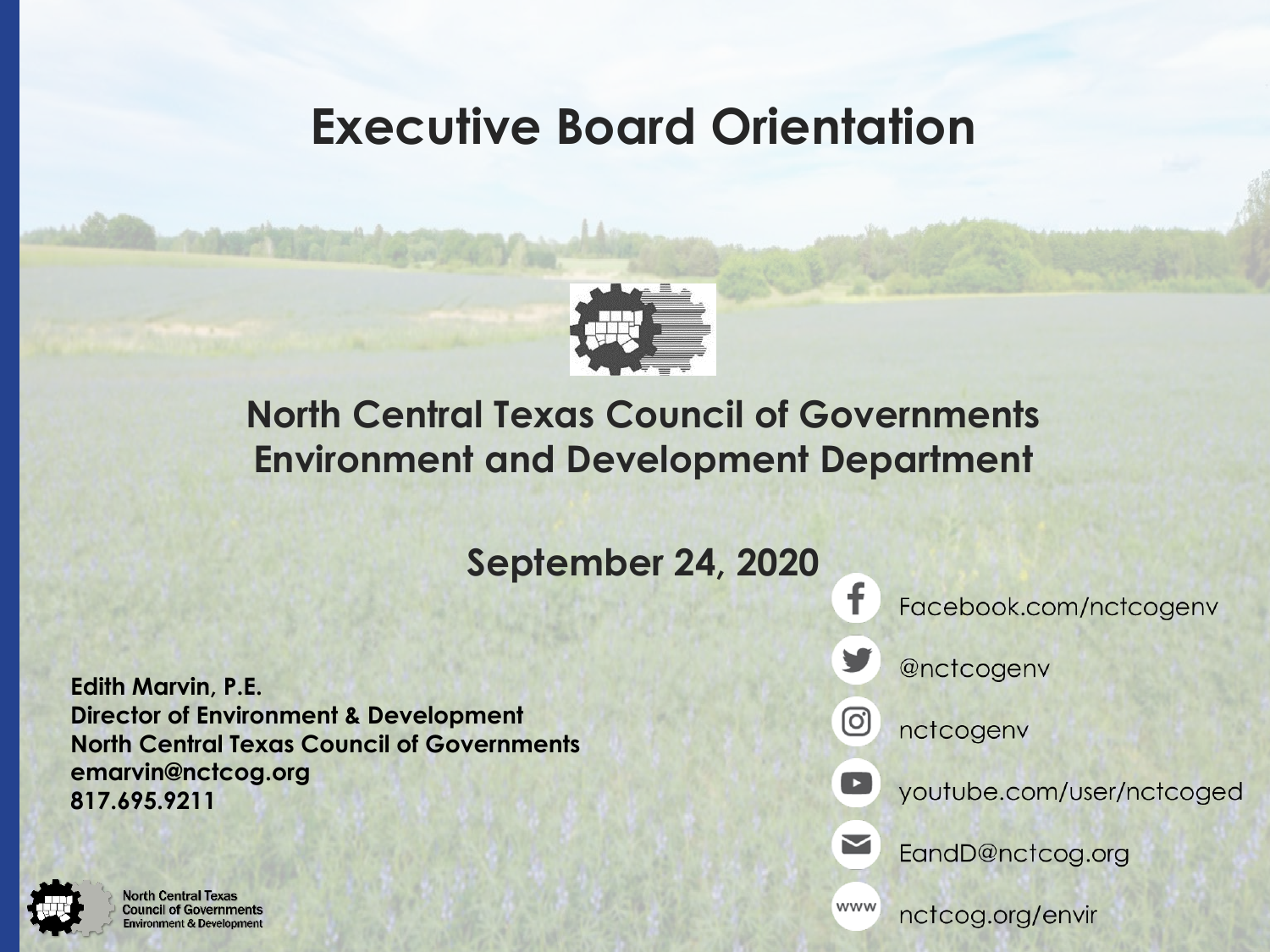### **Environment and Development Program list:**

Six strategic initiatives for Sustainable Environmental Excellence:



#### **Materials Management**

1. Regional Solid Waste & Recycling – under the leadership of *the Resource Conservation Council with funding by TCEQ*

#### **Regional Codes**

2. Regional Codes (Building, Electrical, Energy & Green, Fire, Plumbing & Mechanical) – under the leadership of the *Regional Codes Coordinating Committee through local funding* 

#### **Public Works**

- 3. Public Works under the leadership of the *Public Works Council through local funding* 
	- Integrated Storm Water Management/ Low Impact Development (iSWM/LID)
	- Public Works Construction Standards
	- Sustainable Public Rights-of-Way (SPROW)
	- Hydrologic Hazard Technical Assistance through Cooperating Technical Partnership (CTP) and FEMA NFIP Training & Outreach
- 4. Clean Sewer Systems under the leadership of the *Wastewater and Treatment Education Roundtable through local funding*
- 5. Community Development Block Grants (CDBG) under the leadership of the *State Unified Scoring Committee with funding by Tx Dept. Of Ag.*

#### **Development Excellence**

- 6. Center of Development Excellence/Vision North Texas/CLIDE awards
- *7. Regional Integration of Sustainability Efforts (RISE) Coalition*



**North Central Texas Council of Governments Environment & Development** 

#### **Natural Resources**

- 8. Water Resources and Conservation under the leadership of the *Water Resources Council with funding by TCEQ*
- 9. Watershed Planning and Protection Strategies
	- Total Maximum Daily Load (TMDL) under the leadership of the *TMDL Coordination Committee with funding by TCEQ*
	- Watershed Protection Plans for bacteria under the leadership of the *Upper Trinity River Basin Coordinating Committee with funding by TCEQ*
- 10. Energy Efficiency
	- Conserve North Texas and Go Solar Texas
	- SECO Regional Energy Management Program

#### **Watershed Management**

- 11. Trinity COMMON VISION w/ Corridor Development Certificate Process – under the leadership of the *Trinity River Steering Committee and Trinity River Flood Management Task Force through local funding*
- 12. Regional Urban Stormwater under the leadership of the *Regional Stormwater Management Coordinating Council through local funding* 
	- Public Education
	- **SmartScape**
	- Pollution Prevention
	- Illicit Discharge Detection & Elimination (IDDE)
	- Monitoring & Group Purchasing

#### *All E&D Committee information is found at [https://www.nctcog.org/envir/committees](https://www.nctcog.org/envir/events)*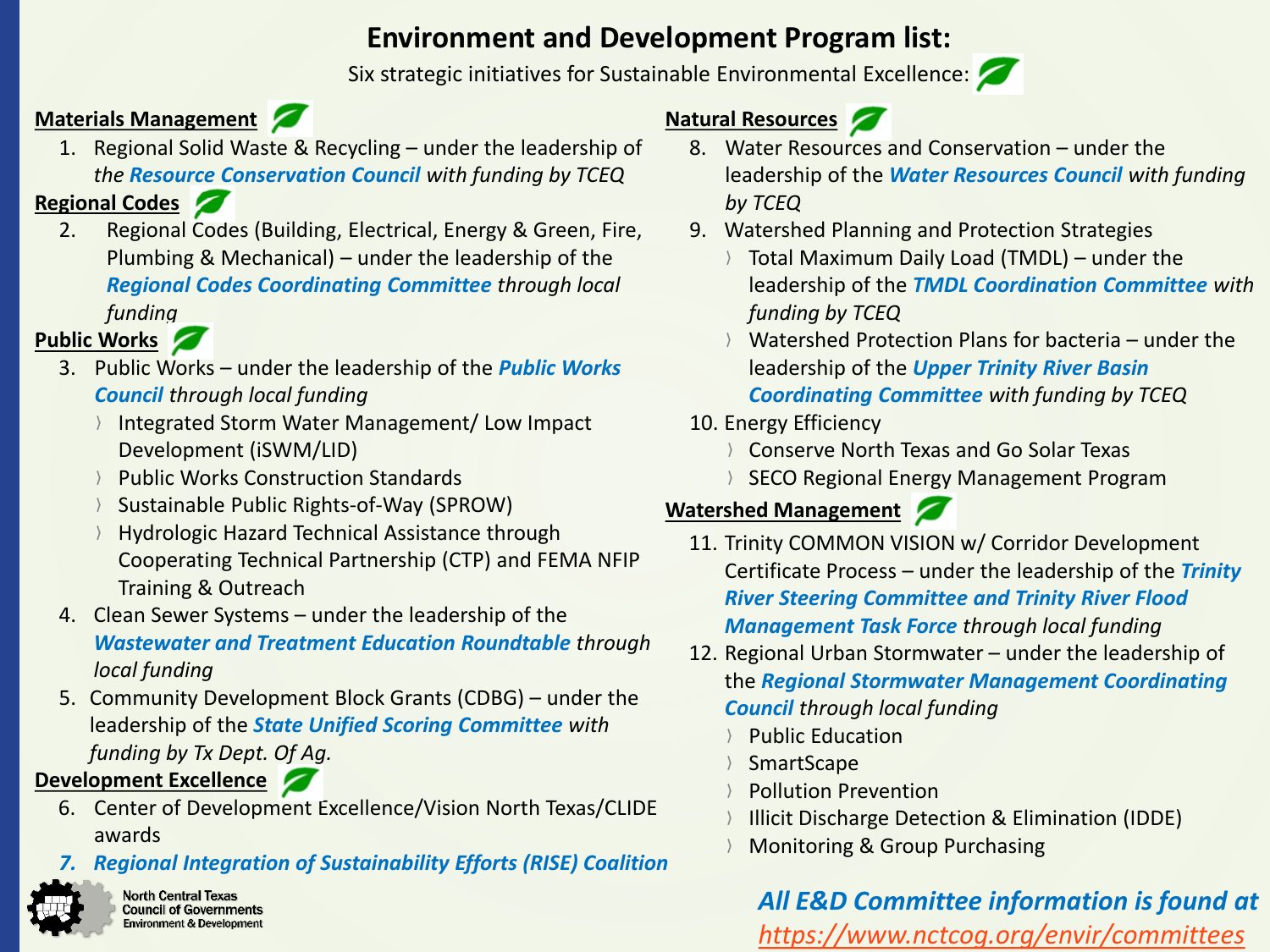#### **Environment and Development Initiatives:**

Regional Resources and Campaigns:

#### **Materials Management**

- **a. Planning for Sustainable Materials Management in North Central Texas, 2015 – 2040** establishes goals and priorities for solid waste resources in North Central Texas *[www.nctcog.org/envir/materials-management/materials-management-plan](https://www.nctcog.org/envir/materials-management/materials-management-plan)*
- **b. Report DFW Dumping** addressing illegal dumping throughout our region 1-888-335-DUMP or *[www.reportdfwdumping.org](http://www.reportdfwdumping.org/)*
- **c. Regional Recycling Survey & Campaign** *<https://www.nctcog.org/envir/materials-management/regional-recycling-survey-and-campaign>* + **Time to Recycle** *[www.timetorecycle.com](http://www.timetorecycle.com/)* + **Source Reduction** *[www.nctcog.org/envir/materials-management](http://www.nctcog.org/envir/materials-management.com)*
- **d. Closed Landfill Inventory** [closed and abandoned landfills throughout the region](http://www.nctcog.org/envir/materials-management/closed-landfill-inventory) *www.nctcog.org/envir/materials-management/closedlandfill-inventory*
- **e. Regional Electronics Recycling Contract + Western Region Solid Waste Capacity Study**
- **Regional Codes**
- **f. Regional Amendments to 2018 International Code Council Suite + Code Adoption Surveys + Education Resources** promoting standardization of model construction codes for North Texas *[www.nctcog.org/envir/regional-building-codes](http://www.nctcog.org/envir/regional-building-codes)*

#### **Public Works**

- **g. Public Works Construction Standards** a collection of standard specifications and standard drawings utilized by municipal designers, inspectors, and the industry *[www.nctcog.org/envir/public-works/construction-standards](http://www.nctcog.org/envir/public-works/construction-standards)*
- **h. Integrated Stormwater Management (iSWM + TriSWM)** a comprehensive stormwater management design manual for developments and roadways *[www.iswm.nctcog.org](http://www.iswm.nctcog.org/)*
- **i. Sustainable Public Rights of Way** support and technical guidance on best practices for infrastructure such as utilities, landscape, and paved and/or multi-modal surfaces *[www.nctcog.org/envir/public-works/sustainable-public-rights-of-way](http://www.nctcog.org/envir/public-works/sustainable-public-rights-of-way)*
- j. Annual Public Works Roundup a day long event with a variety of topics presented to help communicate and coordinate on regional public works issues *[www.nctcog.org/envir/public-works/annual-public-works-roundup](https://www.nctcog.org/envir/public-works/annual-public-works-roundup)*
- **k. North Texas SHARE - Regional Pavement Analysis Services and OneRain Regional Early Flood Warning Software** procurement complete/price lists available *[www.northtexasshare.org & www.flooddatantx.com](http://www.northtexasshare.org/)*
- **l. Green Infrastructure Guidebook** information, strategies and cost comparisons to reduce impacts of growth and development *[www.nctcog.org/trans/plan/land-use/green-infrastructure](https://www.nctcog.org/trans/plan/land-use/green-infrastructure)*
- **m. Community Development Block Grants** grant funding by Tx Dept of Agriculture to help smaller communities meet their infrastructure needs in low to moderate income areas *[www.nctcog.org/envir/public-works/community-development](http://www.nctcog.org/envir/public-works/community-development)*
- **n. Wastewater and Treatment Education Roundtable** an educational partnership and peer discussion group with municipalities and water and wastewater utilities in North Texas to address challenges in local wastewater systems *[www.nctcog.org/envir/public-works](http://www.nctcog.org/envir/public-works)*
- **o. Defend Your Drains + Holiday Grease Roundup** public education and campaign to reduce fats, oils, grease, and wipes in sewer systems, reducing damaging overflows *[www.ceasethegreasentx.com](http://www.ceasethegreasentx.com/) [www.defendyourdrainsnorthtexas.com](http://www.defendyourdrainsnorthtexas.com/)*



**North Central Texas Council of Governments Environment & Development** 

*Workshops and Training for all E&D Initiatives are found at <https://www.nctcog.org/envir/events>*